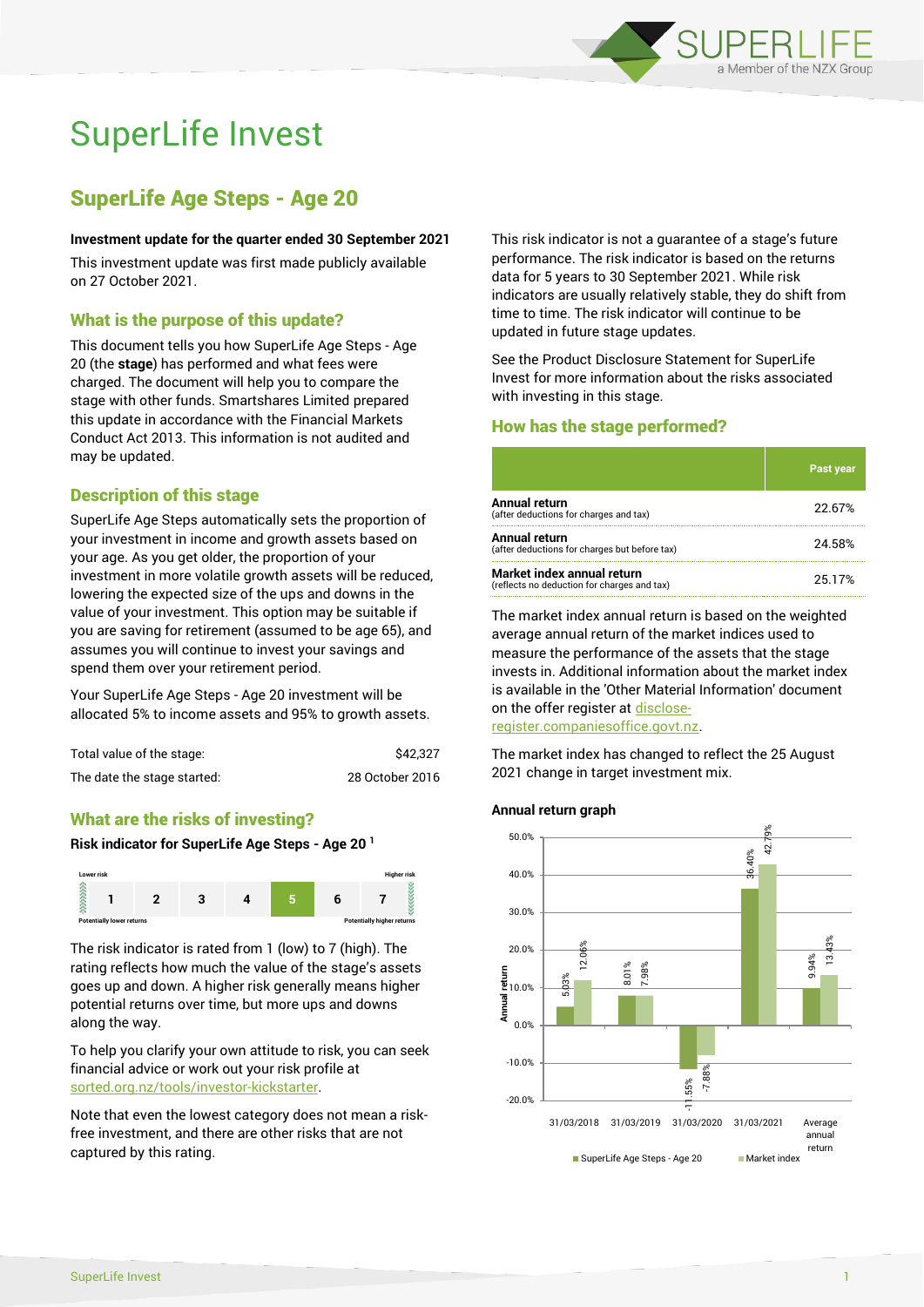

This shows the return after fund charges and tax for each year ending 31 March since the fund started. The last bar shows the average annual return since the fund started, up to 30 September 2021.

**Important:** This does not tell you how the fund will perform in the future.

Returns in this update are after tax at the highest prescribed investor rate (PIR) of tax for an individual New Zealand resident. Your tax may be lower.

# What fees are investors charged?

Investors in SuperLife Age Steps - Age 20 are charged fund charges. In the year to 31 March 2021 these were:

|                                                                  | % per annum of stage's<br>net asset value |  |
|------------------------------------------------------------------|-------------------------------------------|--|
| <b>Total fund charges</b>                                        | 0.53%                                     |  |
| Which are made up of:                                            |                                           |  |
| <b>Total management and administration charges</b><br>(estimate) | በ 53%                                     |  |
| Including:                                                       |                                           |  |
| Manager's basic fee                                              | 0.52%                                     |  |
| Other management and<br>administration charges                   | 0.01%                                     |  |
| Other charges                                                    | Dollar amount per investor                |  |
| Administration fee                                               | \$12 per annum                            |  |

Investors may also be charged individual action fees for specific actions or decisions (for example, if an investor has a financial adviser and has agreed to pay a fee to the adviser for providing financial advice). See the Product Disclosure Statement for SuperLife Invest for more information about those fees.

The fees set out above include GST where applicable.

Small differences in fees and charges can have a big impact on your investment over the long term.

# Example of how this applies to an investor

Jess had \$10,000 in the stage at the start of the year and did not make any further contributions. At the end of the year, Jess received a return after fund charges were deducted of \$2,267 (that is 22.67% of her initial \$10,000). Jess paid other charges of \$12. This gives Jess a total return after tax of \$2,255 for the year.

## What does the stage invest in?

#### **Actual investment mix**

This shows the types of assets that the stage invests in.



#### **Target investment mix**

This shows the mix of assets that the stage generally intends to invest in.

| <b>Asset Category</b>        | <b>Target asset mix</b> |
|------------------------------|-------------------------|
| Cash and cash equivalents    | 2.20%                   |
| New Zealand fixed interest   | 1.10%                   |
| International fixed interest | 1.70%                   |
| Australasian equities        | 23.70%                  |
| International equities       | 61.70%                  |
| Listed property              | 4.80%                   |
| Unlisted property            |                         |
| Commodities                  |                         |
| Other                        | 4.80%                   |